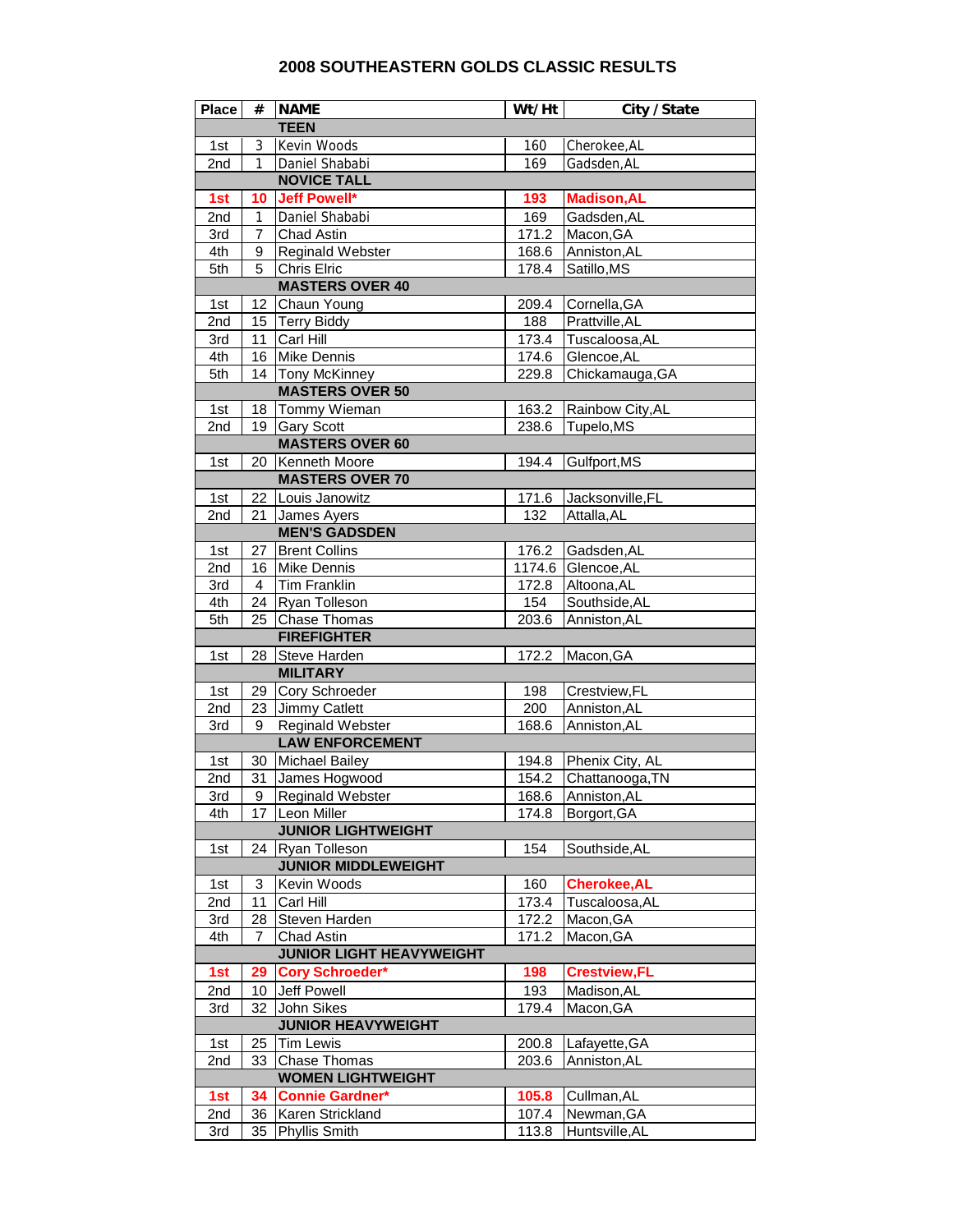|                 | <b>OPEN MEN LIGHTWEIGHT</b> |                                   |            |                           |  |  |  |
|-----------------|-----------------------------|-----------------------------------|------------|---------------------------|--|--|--|
| 1st             | 37                          | Josh Hyaduck                      | 145        | Jonesboro, GA             |  |  |  |
| 2nd             | 31                          | James Hogwood                     | 154.2      | Chattanooga, TN           |  |  |  |
| 3rd             | 26                          | <b>Wally Pruitt</b>               | 150.4      | Gadsden, AL               |  |  |  |
|                 |                             | <b>OPEN MEN MIDDLEWEIGHT</b>      |            |                           |  |  |  |
| 1st             | 40                          | <b>Robert Owens</b>               | 162.2      | Meridian, MS              |  |  |  |
| 2nd             |                             | 39 Ali Washington                 | 173.2      | Birmingham, AL            |  |  |  |
| 3rd             | 27                          | <b>Brent Collins</b>              | 176.2      | Gadsden, AL               |  |  |  |
| 4th             | 16                          | Mike Dennis                       | 174.6      | Glencoe, AL               |  |  |  |
| 5th             | 38                          | Jason Lamat                       | 168.6      | Mobile, AL                |  |  |  |
|                 |                             | <b>OPEN MEN LIGHT HEAVYWEIGHT</b> |            |                           |  |  |  |
| 1st             | 41                          | Daryl Broughton                   | 183.2      | Stockbridge, GA           |  |  |  |
| 2nd             | 30                          | <b>Michael Bailey</b>             | 194.8      | Phenix City, AL           |  |  |  |
| 3rd             |                             | 15 Terry Biddy                    | 188        | Prattville, AL            |  |  |  |
|                 |                             | <b>OPEN MEN HEAVYWEIGHT</b>       |            |                           |  |  |  |
| 1st             | 42                          | <b>Steve Cowan</b>                | 206.6      | Cedartown, GA             |  |  |  |
| 2nd             | 12 <sup>2</sup>             | Chaun Young                       | 209.4      | Cornella, GA              |  |  |  |
| 3rd             | 43                          | Chris Conde'                      | 199.2      | Atlanta, GA               |  |  |  |
| 4th             | 70                          | <b>Rick McMillan</b>              | 218        | Tull, FL                  |  |  |  |
| 5th             | 44                          | Joseph Ajdarodini                 | 215        | Madison, AL               |  |  |  |
|                 |                             | <b>OPEN MEN SUPERHEAVYWEIGHT</b>  |            |                           |  |  |  |
| 1st             | 45                          | <b>Dan Newmire*</b>               |            | 232.6 Marietta, GA        |  |  |  |
| 2nd             | 14                          | Tony McKinney                     | 229.8      | Chickamauga, TN           |  |  |  |
| 3rd             | 19                          | <b>Gary Scott</b>                 | 238.6      | Tupelo, MS                |  |  |  |
|                 |                             | <b>FITNESS</b>                    |            |                           |  |  |  |
| 1st             | 69                          | <b>Emily Smith</b>                | 5'3''      | Vinemont, AL              |  |  |  |
|                 |                             | <b>MASTERS FIGURE A</b>           |            |                           |  |  |  |
| 1st             | 46                          | <b>Tonya Slater</b>               | 5'1"       | Jasper, GA                |  |  |  |
| 2nd             | 47                          | Jeanie Robertson                  |            | 4' 111/2" Chattanooga, TN |  |  |  |
|                 |                             | <b>MASTERS FIGURE B</b>           |            |                           |  |  |  |
| 1st             | 49                          | Lara Bross                        |            | 5' 21/2" Alpharetta, GA   |  |  |  |
| 2nd             | 51                          | Shannon Howard                    |            | 5' 21/4" Mobile, AL       |  |  |  |
| 3rd             | 50                          | <b>TJ Wiltz</b>                   |            | 5' 31/2" Duluth, GA       |  |  |  |
| 4th             | 52                          | <b>Lucy Thasher</b>               |            | 5' 33/4" Fayetteville, GA |  |  |  |
|                 |                             | <b>MASTERS FIGURE C</b>           |            |                           |  |  |  |
| 1st             | 53                          | <b>Amy Brown*</b>                 |            | 5' 41/2" Gadsden, AL      |  |  |  |
|                 |                             | <b>FIGURE A</b>                   |            |                           |  |  |  |
| 1st             | 46                          | Tonya Slater                      | 5'1"       | Jasper, GA                |  |  |  |
| 2nd             |                             | 59 Angie Eagle                    |            | 5' 11/2" Horton, AL       |  |  |  |
| 3rd             |                             | 58 Donna Earwood                  | 5'1"       | Hiram.GA                  |  |  |  |
| 4th             | 47                          | Jeanie Robertson                  |            | 4' 111/2" Chattanooga, TN |  |  |  |
| 5th             | 60                          | Dawn Smith                        |            | 5' 13/4" Birmingham, AL   |  |  |  |
|                 |                             | <b>FIGURE B</b>                   |            |                           |  |  |  |
| 1st             | 48                          | Maricel Carfagno                  | 5'3"       | Guntersville, AL          |  |  |  |
| 2nd             | 61                          | Casey Strickland                  |            | 5' 21/2" Chattanooga, TN  |  |  |  |
| 3rd             | 49                          | Lara Bross                        | $5'$ 21/2" | Alpharetta, GA            |  |  |  |
| 4th             | 50                          | <b>TJ</b> Wiltz                   |            | 5' 31/2" Duluth, GA       |  |  |  |
| 5th             | 62                          | <b>Tamara Wells</b>               |            | 5' 33/4" Pace, FL         |  |  |  |
| <b>FIGURE C</b> |                             |                                   |            |                           |  |  |  |
| 1st             | 54                          | Lisa Tanker*                      | 5'5''      | Ellenwood, GA             |  |  |  |
| 2nd             | 53                          | Amy Brown                         |            | 5' 41/2" Gadsden, AL      |  |  |  |
| 3rd             | 65                          | Alisa Allen                       |            | $5'$ 41/4" Austell, GA    |  |  |  |
| 4th             | 66                          | <b>Becky Lane</b>                 | 5'5''      | Cedartown, GA             |  |  |  |
| <b>FIGURE D</b> |                             |                                   |            |                           |  |  |  |
| 1st             | 68                          | Victoria Hamm                     |            | 5' 81/4" Eufala, AL       |  |  |  |
| 2nd             | 57                          | <b>Brandi Harvey</b>              | 5'7"       | Smyrna, GA                |  |  |  |
| 3rd             |                             | 56 Tamishia Harris                | 5' 10"     | Graysen, GA               |  |  |  |
| 4th             |                             | 55 Andrea Austin                  | 5' 61/2"   | Tupelo, MS                |  |  |  |
| 5th             | 67                          | Freda Rhodes                      | $5'$ 9"    | Cedartown, GA             |  |  |  |
|                 |                             |                                   |            |                           |  |  |  |

**\*OVERALL DIVISION WINNER**